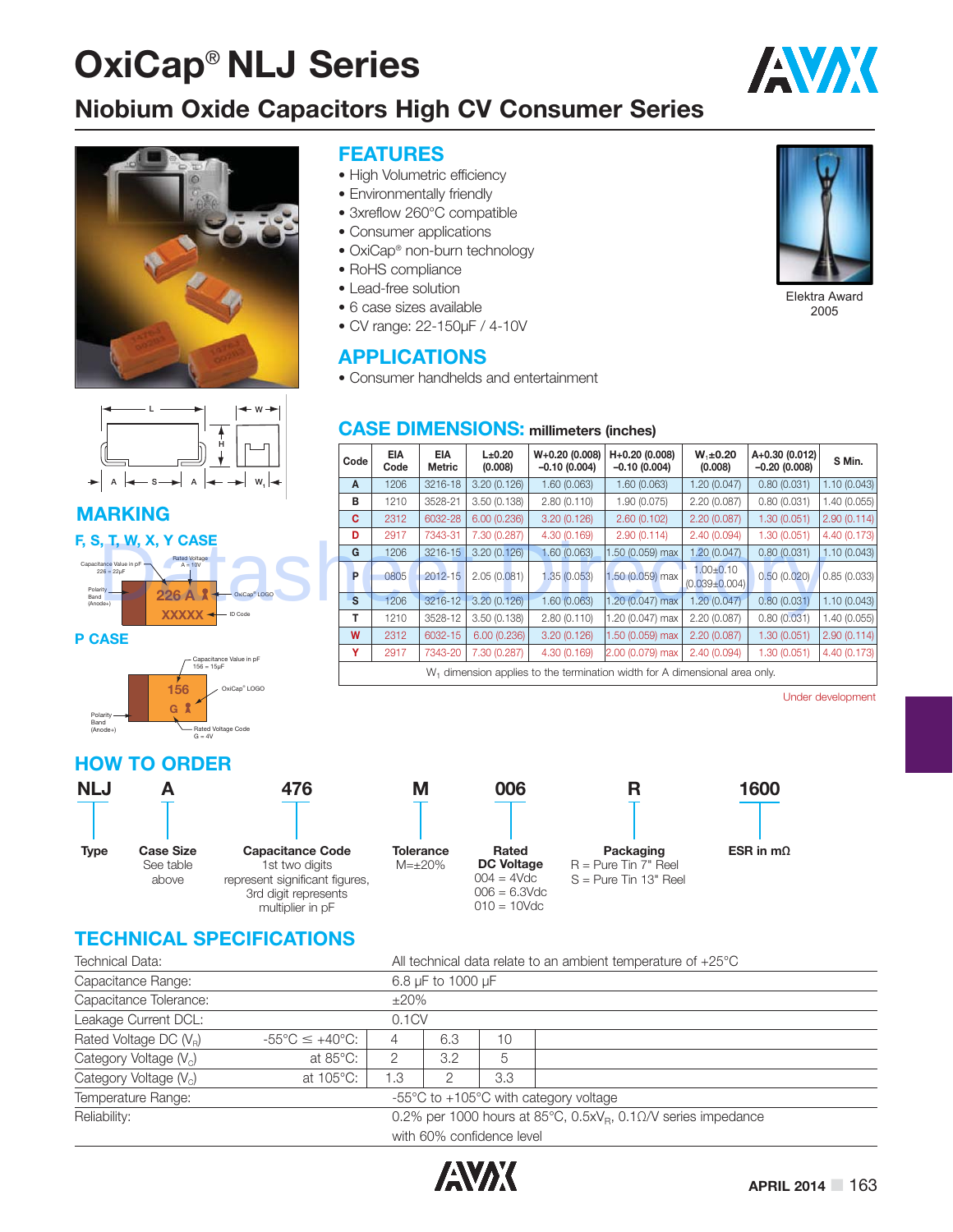# **OxiCap**® **NLJ Series**



#### **CAPACITANCE AND RATED VOLTAGE RANGE (LETTER DENOTES CASE SIZE)**

|      | Capacitance |                                  | Rated Voltage DC to 40°C / 0.5DC to 85°C / 0.33DC to 105°C |                                |
|------|-------------|----------------------------------|------------------------------------------------------------|--------------------------------|
| μF   | Code        | 4V (G)                           | $6.3V$ (J)                                                 | 10V (A)                        |
| 6.8  | 685         |                                  |                                                            | K(4000)*/P(5000)*              |
| 10   | 106         |                                  | $K(4000)^*$                                                | K(2200)*/P(6000)*              |
| 15   | 156         | K(4000)*/P(4000)*                | $P(3500)^*$                                                | L(2800)*/S(2000)*              |
| 22   | 226         | P(4000)                          | $L(2500)^*/S(1800)$                                        | A(4000)/G(3000)<br>$L(2200)^*$ |
| 33   | 336         | A(3000)*/S(1700)*                | G(2200)/L(2500)*                                           | A(1700)/T(1800)*               |
| 47   | 476         | A(2600)*/G(2600)*<br>$L(1600)^*$ | A(1600)/T(1600)                                            | B(1000)/H(1000)*<br>$W(400)^*$ |
| 68   | 686         | A(1500)*/T(1500)*                | $H(900)^*$                                                 | $B(1400)^*$                    |
| 100  | 107         | $H(900)^*$                       | B(1700)/W(600)*                                            | C(1200)*/Y(1200)*              |
| 150  | 157         | B(1500)/W(400)*                  |                                                            |                                |
| 220  | 227         |                                  |                                                            | $D(1000)^*$                    |
| 330  | 337         |                                  | $C(500)^*/Y(500)^*$                                        |                                |
| 470  | 477         | C(500)*/Y(500)*                  |                                                            |                                |
| 680  | 687         |                                  | $D(500)^*$                                                 |                                |
| 1000 | 108         | $D(500)^*$                       |                                                            |                                |



AVX

**LEAD-FREE COMPATIBLE COMPONENT**





Available Ratings, (ESR ratings in mOhms in brackets)

Engineering samples - please contact manufacturer

\*Codes under development - subject to change

Note: Voltage ratings are minimum values. AVX reserves the right to supply higher ratings in the same case size, to the same reliability standards.

#### **RATINGS & PART NUMBER REFERENCE**

| <b>AVX</b>                       | Case              | Capacitance     | Rated        | Rated               | Category<br>Category | <b>Maximum</b> | <b>DCL</b>                              | <b>ESR</b>              |                              | 100kHz RMS Current (mA)  |                |      |       |
|----------------------------------|-------------------|-----------------|--------------|---------------------|----------------------|----------------|-----------------------------------------|-------------------------|------------------------------|--------------------------|----------------|------|-------|
| Part No.                         | Size              | $(\mu F)$       | Voltage<br>൜ | Temperature<br>(°C) | Voltage<br>൜         | (°C            | <b>Temperature Surge Current</b><br>(A) | $(\mu A)$<br><b>Max</b> | Max. $(m\Omega)$<br>@ 100kHz | <b>MSL</b>               | $25^{\circ}$ C | 85°C | 105°C |
| 4 Volt @ 85°C                    |                   |                 |              |                     |                      |                |                                         |                         |                              |                          |                |      |       |
| JP226M004#4000<br>N <sub>l</sub> | P                 | $\overline{22}$ | 4            | 85                  | L.3                  | 105            | 0.4                                     | 8.8                     | 4000                         | $\overline{3}$           | 134            | 121  | 54    |
| NLJB157M004#1500                 | B                 | 150             | 4            | 85                  | 1.3                  | 105            | 1.0                                     | 60.0                    | 1500                         | 3                        | 261            | 235  | 104   |
| NLJW157M004#0400                 | $\overline{W}$    | 150             | 4            | 85                  | 1.3                  | 105            | 2.4                                     | 60.0                    | 400                          | 3                        | 520            | 468  | 208   |
| JC477M004#0500<br><b>NI</b>      | C                 | 470             | 4            | 85                  | 1.3                  | 105            | 2.1                                     | 188.0                   | 500                          | 3                        | 514            | 462  | 206   |
| NLJY477M004#0500                 | $\vee$            | 470             | 4            | 85                  | 1.3                  | 105            | 2.1                                     | 188.0                   | 500                          | 3                        | 548            | 493  | 219   |
| NLJD108M004#0500                 | D                 | 1000            | 4            | 85                  | .3                   | 105            | 2.1                                     | 400.0                   | 500                          | 3                        | 600            | 540  | 240   |
| 6.3 Volt @<br>$85^{\circ}$ C     |                   |                 |              |                     |                      |                |                                         |                         |                              |                          |                |      |       |
| NLJS226M006#1800                 | S                 | 22              | 6.3          | 85                  | $\overline{2}$       | 105            | .4                                      | 13.2                    | 1800                         | 3                        | 208            | 187  | 83    |
| NLJG336M006#2200                 | G                 | 33              | 6.3          | 85                  | $\mathbf{2}$         | 105            | 1.2                                     | 19.8                    | 2200                         | 3                        | 195            | 176  | 78    |
| NLJA476M006#1600                 | A                 | 47              | 6.3          | 85                  | $\overline{2}$       | 105            | 1.5                                     | 28.2                    | 1600                         | 3                        | 237            | 213  | 98    |
| NLJT476M006#1600                 |                   | 47              | 6.3          | 85                  | $\overline{2}$       | 105            | .5                                      | 28.2                    | 1600                         | 3                        | 245            | 220  | 98    |
| NLJB107M006#1700                 | B                 | 100             | 6.3          | 85                  | $\overline{2}$       | 105            | 1.5                                     | 60.0                    | 1700                         | 3                        | 245            | 220  | 98    |
| NLJW107M006#0600                 | W                 | 100             | 6.3          | 85                  | $\overline{2}$       | 105            | 3.0                                     | 60.0                    | 600                          | 3                        | 424            | 382  | 170   |
| NLJC337M006#0500                 | C.                | 330             | 6.3          | 85                  | $\overline{2}$       | 105            | 3.3                                     | 198.0                   | 500                          | 3                        | 514            | 462  | 206   |
| NLJY337M006#0500                 | $\checkmark$      | 330             | 6.3          | 85                  | $\overline{2}$       | 105            | 3.3                                     | 198.0                   | 500                          | 3                        | 548            | 493  | 219   |
| NLJD687M006#0500                 | D                 | 680             | 6.3          | 85                  | $\overline{2}$       | 105            | 3.3                                     | 408.0                   | 500                          | 3                        | 600            | 540  | 240   |
|                                  |                   |                 |              |                     |                      | 10 Volt @ 85°C |                                         |                         |                              |                          |                |      |       |
| NLJA226M010#4000                 | Α                 | $\overline{22}$ | 10           | 85                  | $\overline{3.3}$     | 105            | 1.1                                     | 22.0                    | 4000                         | $\overline{\mathcal{S}}$ | 150            | 135  | 60    |
| NLJG226M010#3000                 | G                 | 22              | 10           | 85                  | 3.3                  | 105            | 1.4                                     | 22.0                    | 3000                         | 3                        | 167            | 151  | 67    |
| NLJA336M010#1700                 | A                 | 33              | 10           | 85                  | 3.3                  | 105            | 2.3                                     | 33.0                    | 1700                         | 3                        | 230            | 207  | 92    |
| NLJB476M010#1000                 | B                 | 47              | 10           | 85                  | 3.3                  | 105            | 3.4                                     | 47.0                    | 1000                         | $\overline{3}$           | 319            | 287  | 128   |
| NLJW476M010#0400                 | W                 | 47              | 10           | 85                  | 3.3                  | 105            | 5.9                                     | 47.0                    | 400                          | 3                        | 520            | 468  | 208   |
| JC107M010#1200<br>NI.            | Ć                 | 100             | 10           | 85                  | 3.3                  | 105            | 3.0                                     | 100.0                   | 1200                         | 3                        | 332            | 298  | 133   |
| IY107M010#1200<br><b>NI</b>      | $\overline{\vee}$ | 100             | 10           | 85                  | 3.3                  | 105            | 3.0                                     | 100.0                   | 1200                         | 3                        | 354            | 318  | 141   |
| NLJD227M010#1000                 | n                 | 220             | 10           | 85                  | 3.3                  | 105            | 3.4                                     | 220.0                   | 1000                         | З                        | 424            | 382  | 170   |

Moisture Sensitivity Level (MSL) is defined according to J-STD-020.

All technical data relates to an ambient temperature of +25°C. Capacitance and DF are measured at 120Hz, 0.5V

RMS with a maximum DC bias of 2.2 volts. DCL is measured at rated voltage after 5 minutes.

ESR allowed to move up to 1.25 times catalogue limit post mounting DCL allowed to move up to 2.00 times catalogue limit post mounting

For typical weight and composition see page 202.

**NOTE: AVX reserves the right to supply a higher voltage rating or tighter tolerance part in the same case size, to the same reliability standards.**



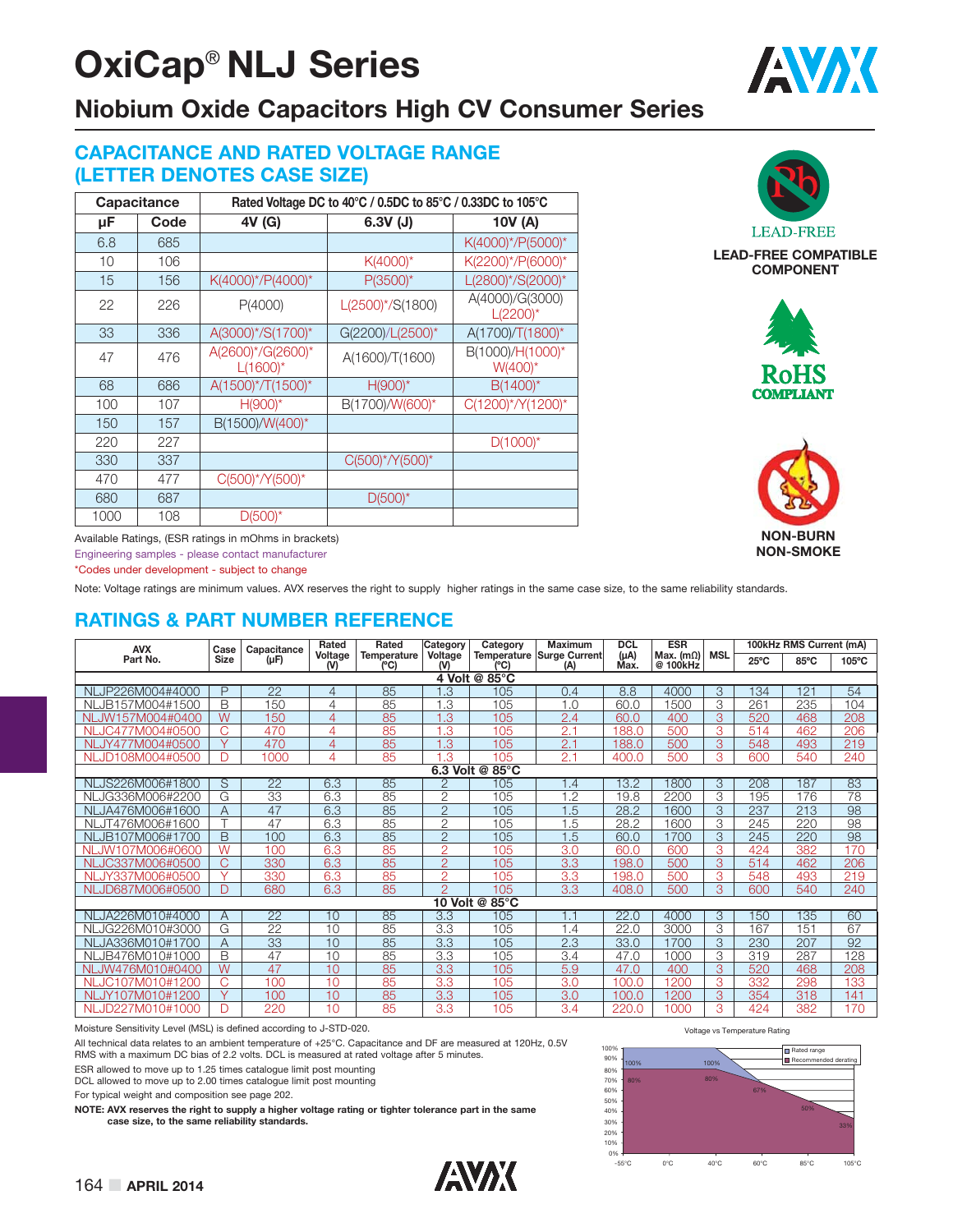# **OxiCap**® **NLJ Series**



### **Niobium Oxide Capacitors High CV Consumer Series**

#### **QUALIFICATION TABLE**

| <b>TEST</b>                                                                                       | NLJ series (Temperature range -55°C to +105°C)                 |                                                                                                                        |                                          |                        |                                   |                                    |                   |                  |                                               |                   |  |  |
|---------------------------------------------------------------------------------------------------|----------------------------------------------------------------|------------------------------------------------------------------------------------------------------------------------|------------------------------------------|------------------------|-----------------------------------|------------------------------------|-------------------|------------------|-----------------------------------------------|-------------------|--|--|
|                                                                                                   |                                                                | <b>Condition</b>                                                                                                       |                                          | <b>Characteristics</b> |                                   |                                    |                   |                  |                                               |                   |  |  |
|                                                                                                   |                                                                | Determine after application of rated voltage for 2000                                                                  |                                          | Visual examination     | no visible damage                 |                                    |                   |                  |                                               |                   |  |  |
|                                                                                                   |                                                                | $+48/-0$ hours at $40\pm2\degree$ C and then leaving 1-2 hours at<br>room temperature. Also determine of 85°C tempera- | <b>DCL</b>                               |                        | 2 x initial limit                 |                                    |                   |                  |                                               |                   |  |  |
| ture, category voltage for 2000 +48/-0 hours and<br><b>Endurance</b>                              |                                                                |                                                                                                                        |                                          | $\Delta C/C$           |                                   | within $\pm 10\%$ of initial value |                   |                  |                                               |                   |  |  |
| then leaving 1-2 hours at room temperature. Power<br>supply impedance to be $\leq 0.1 \Omega/N$ . |                                                                |                                                                                                                        |                                          | <b>ESR</b>             |                                   | 1.25 x initial limit               |                   |                  |                                               |                   |  |  |
|                                                                                                   |                                                                | Determine after storage without applied voltage                                                                        |                                          | Visual examination     |                                   | no visible damage                  |                   |                  |                                               |                   |  |  |
|                                                                                                   |                                                                | at 65±2°C and 90-95±2% relative humidity for                                                                           | <b>DCL</b>                               |                        | 2 x initial limit                 |                                    |                   |                  |                                               |                   |  |  |
| <b>Humidity</b>                                                                                   | temperature.                                                   | 500hrs and then recovery 1-2 hours at room                                                                             |                                          | $\Delta C/C$           |                                   | within $\pm 10\%$ of initial value |                   |                  |                                               |                   |  |  |
|                                                                                                   |                                                                |                                                                                                                        |                                          | <b>ESR</b>             |                                   | 1.25 x initial limit               |                   |                  |                                               |                   |  |  |
|                                                                                                   | Temperature <sup>°</sup> C<br>Duration(min)<br>Step<br>$+20+2$ |                                                                                                                        |                                          | $+20^{\circ}$ C        | $-55^{\circ}$ C                   | $+20^{\circ}$ C                    | $+85^{\circ}$ C   | $+105^{\circ}$ C | $+20^{\circ}$ C                               |                   |  |  |
| <b>Temperature</b>                                                                                | $\overline{2}$<br>$\overline{3}$                               | $-55+0/-3$<br>$+20+2$                                                                                                  | 15<br>$\overline{15}$<br>$\overline{15}$ | <b>DCL</b>             | $2 \times 11^{*}$                 | n/a                                | $2 \times 11**$   | $10 \times 1$ L* | 12.5 x $\mathsf{L}^\star$                     | $2 \times 11^{*}$ |  |  |
| <b>Stability</b>                                                                                  | $\overline{4}$                                                 | $+85+3/-0$                                                                                                             | 15                                       | $\Delta C/C$           | n/a                               | $+0/-20%$                          | ±5%               | $+20/-0%$        | $+25/-0%$                                     | ±5%               |  |  |
|                                                                                                   | $\overline{5}$<br>6                                            | $+105+3/-0$<br>$+20+2$                                                                                                 | $\overline{15}$<br>15                    | <b>ESR</b>             |                                   | $.25 \times$ IL*   2.5 x IL*       | $1.25 \times L^*$ | 1.25 x $IL^*$    | 1.25 x $\mathbb{L}^*$   1.25 x $\mathbb{L}^*$ |                   |  |  |
| Test temperature: 40°C+3/0°C<br>Test voltage: 1.3 x rated voltage                                 |                                                                |                                                                                                                        |                                          | Visual examination     |                                   | no visible damage                  |                   |                  |                                               |                   |  |  |
| <b>Surge</b>                                                                                      |                                                                | Series protection resistance $1000\pm100\Omega$                                                                        | <b>DCL</b>                               |                        | 2 x initial limit                 |                                    |                   |                  |                                               |                   |  |  |
| <b>Voltage</b>                                                                                    |                                                                | Discharge resistance: 10000<br>Number of cycles: 1000x                                                                 | $\Delta C/C$                             |                        | within $\pm 5\%$ of initial value |                                    |                   |                  |                                               |                   |  |  |
|                                                                                                   |                                                                | Cycle duration: 6 min; 30 sec charge,<br>5 min 30 sec discharge                                                        | <b>ESR</b>                               |                        | 1.25 x initial limit              |                                    |                   |                  |                                               |                   |  |  |

\*Initial Limit